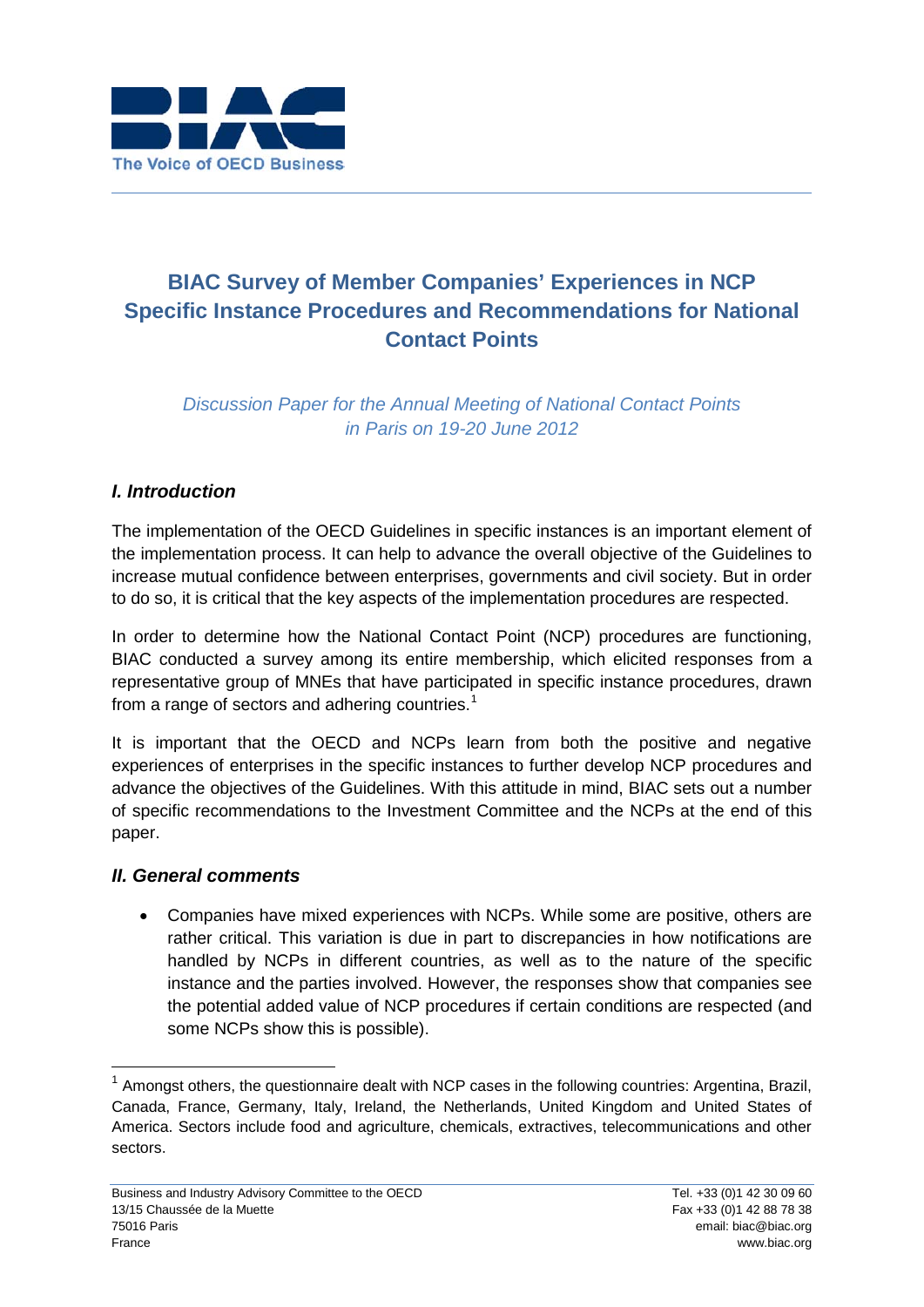- To be clear, BIAC is not advocating the use of a single, uniform procedure all over the OECD area. Flexibility has always been one of the hallmarks of the NCPprocedure. But basic principles and quality criteria should be taken into account by all NCPs and best practices should be exchanged.
- It should be recognised that nowadays many forms of stakeholder dialogue are developing alongside the NCP procedures; a confrontational, campaign-oriented approach to the NCP procedure is not conducive to dialogue. This is a point that both NCPs and notifiers should take into account in the development of NCP procedures. A solution-focused approach based on mediation (as opposed to a campaign focused approach) is the best guarantee for a constructive process and a successful outcome for all.
- BIAC sees the development of NCP procedures and experiences as a continuous learning process. The development of best practices is expected to gradually increase the level of trust and facilitate a degree of convergence in the existing approaches.

### *III. Specific comments*

#### **1. Public communication**

- NCPs should be aware of their role in the public domain and should constantly take carefully into consideration that the way they communicate about instances can have substantive financial and reputational consequences for businesses.
- In the public perception, the start of an NCP procedure is often perceived as the start of a prosecution or hearing, rather than a confidential initial consultative and conciliatory approach to an issue. In such a situation, there is de facto no presumption of innocence. As a consequence, the mere initiation of an NCP procedure is damaging the reputation of companies.
- In order to avoid such effects, the OECD and NCPs should carefully see to it that the NCP procedure is consistently presented (in language and approach) to the public at large, as a *mediation* procedure and that the start of a procedure does not, of itself, imply any violation on the part of the company. For example, the word 'notification' should be used instead of 'complaint,' and 'issue' instead of 'case'. The NCPs should also explain this to notifiers. The NCP procedure is not designed as a legal procedure, providing sufficient guarantees for fair trial.
- A false public image may especially develop in cases where notifiers use NCP procedures to push forward a political agenda or as elements of their campaigns. For example, in a number of cases, the opening, and later withdrawal, of specific cases coincided with collective bargaining negotiations. In such cases, NCPs risk becoming the instruments of campaigns; something that should be strictly avoided. It should also be taken into account that NGOs are in practice relatively free to claim certain points without facing consequences if these allegations later turn out to be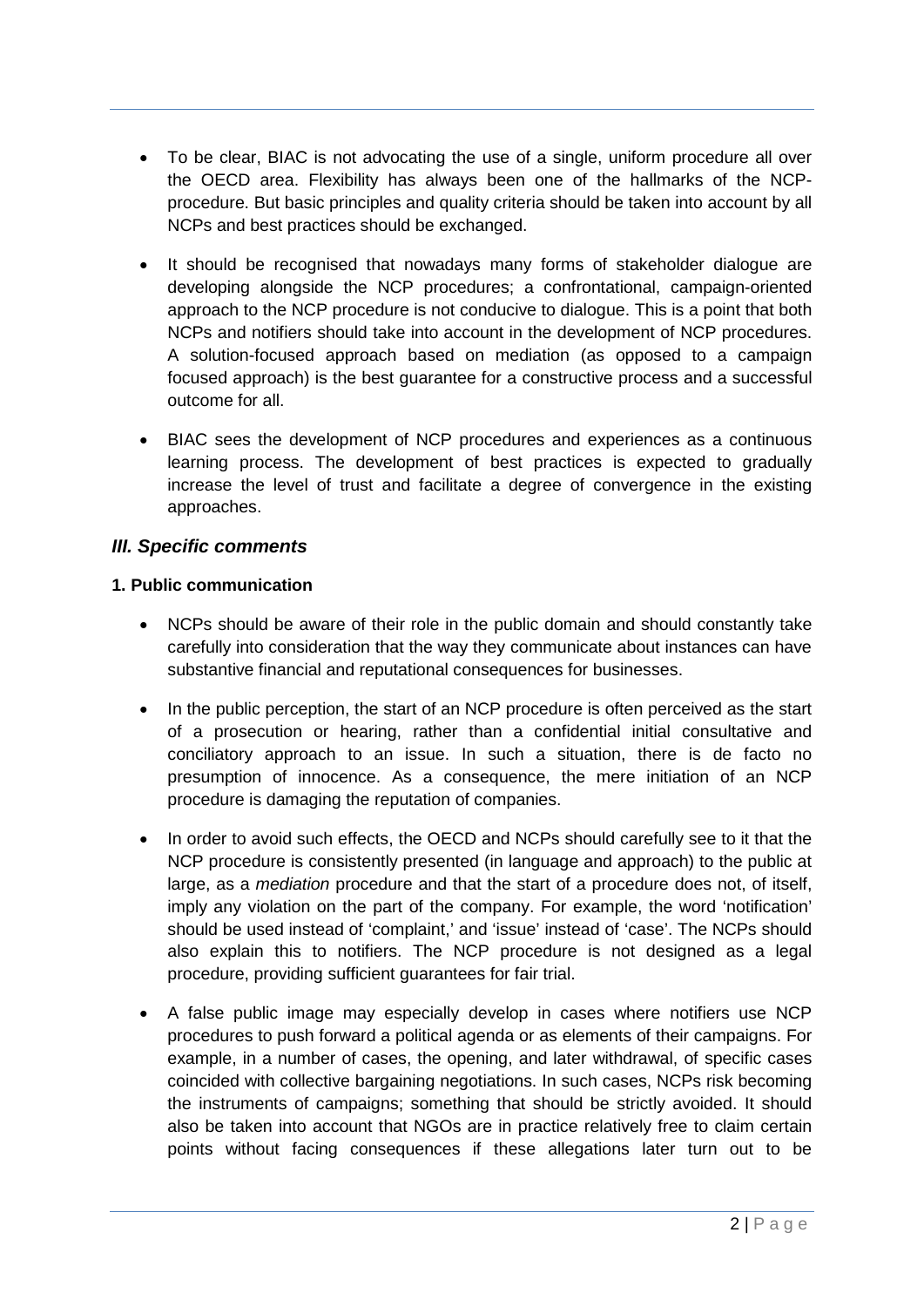unsubstantiated. In that sense the consequences for business of an unjustified instance and careless communication are very different from those for NGOs.

- In the business community, there is a co-operative attitude and a willingness to participate in NCP procedures as an element of a broader CSR policy. However, there is a clear downside to doing so. In cases where a company adopts a *legal approach* in a procedure, the discussion generally stops when there is no proof of breach of the Guidelines; but with a *CSR approach*, the discussion continues to see what improvements could be made in company performance, even if there is no breach of the Guidelines. This could be perceived in the public eye as implying that there is nevertheless something wrong with company performance. This downside can make companies understandably wary to get involved in NCP procedures, particularly when a complaint is linked to a campaign. Careful communication on the nature of the process can help avoid such effects.
- BIAC accepts that one of the functions of the NCP is to promote awareness of the Guidelines. However, BIAC questions the approach of certain NCPs to openly solicit for notifications. This is not compatible with the nature of the NCP as mediator.

#### **2. Financial and reputational consequences of NCP procedures**

- Financial consequences of an NCP procedure for companies can be significant although not always easy to quantify. Examples are: direct financial loss relating to engaging and cooperating with NCPs, working time and labour costs, travel expenses and consultancy costs, efforts to avoid reputational damage and subsequent relationship management. Another example is that companies have been subject to increased interest rates if downgraded by rating agencies as a consequence of the initiation of an NCP procedure. The OECD should make clear to rating agencies that the start of a procedure does not imply that something is wrong.
- All OECD instances are cited in UN contracted 'Controversy Reports', regardless of the final outcome, which can impair partnering opportunities with UN agencies. The OECD should address this point with the UN.
- The fact that an NCP procedure may imply significant costs for a company should be taken into account by an NCP in the initial assessment of a notification.

#### **3. Quality of procedures**

- Length of procedures: BIAC received varied feedback from companies on this point. Some NCPs work swiftly, while with others procedures are subject to substantial delays. Delays are problematic for companies because their reputation is at stake, and they can be significantly costly. It is therefore important that the new indicative timeframes are respected.
- Confidentiality and trust: Some NCPs get high marks from companies on these points, whereas others need to improve their performance. This is particularly important in situations where NGO campaigns run parallel to NCP procedures. In certain cases, NGOs proceed with their campaigns unhindered, publishing details of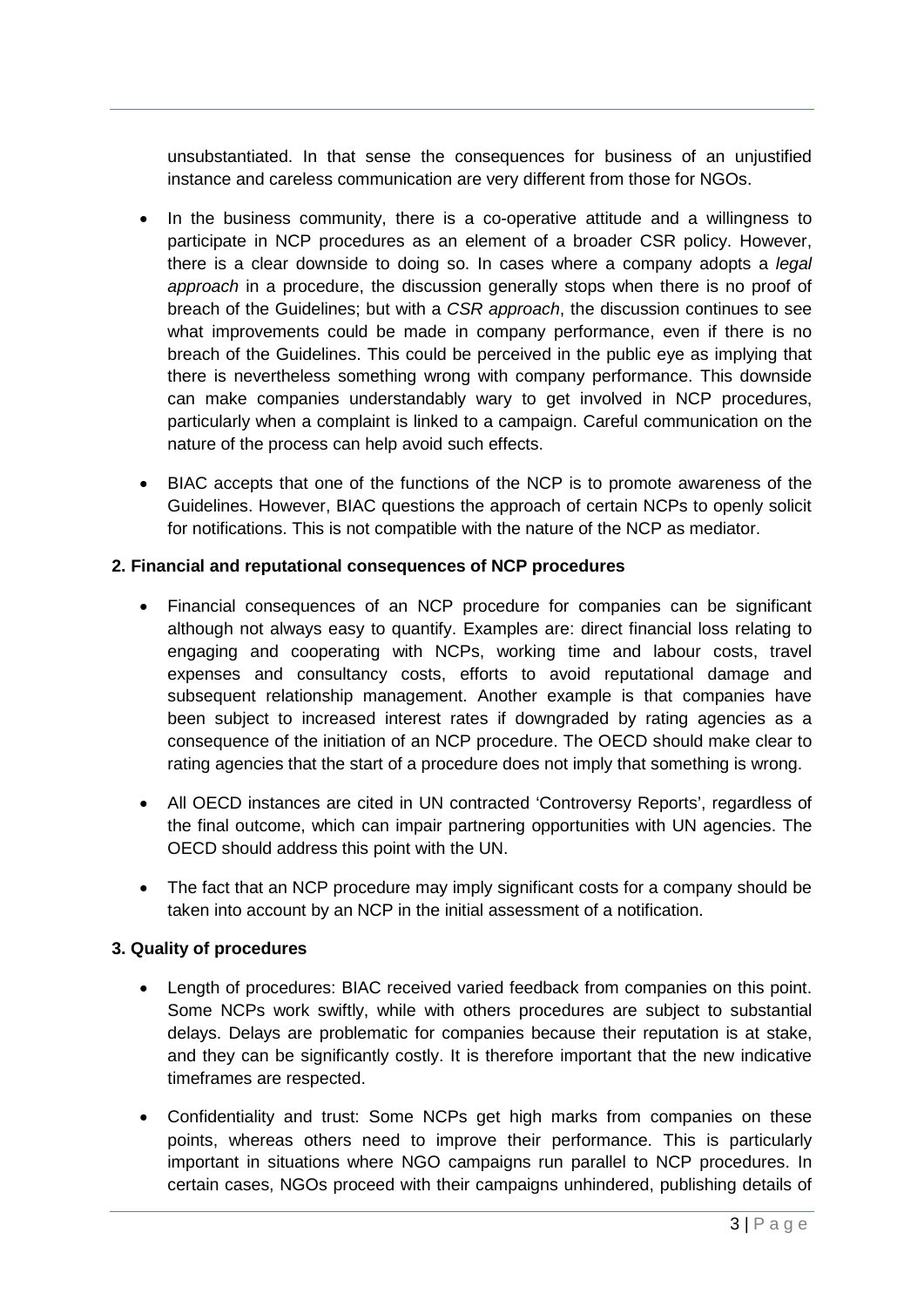NCP proceedings/recommendations to bolster these campaigns. Such behaviour risks damaging the relationship of trust between companies and NCPs, decreasing the willingness of companies to engage in NCP procedures and ultimately failing to reach an adequate solution for the issues raised.

- Impartiality: Some NCPs are appreciated for their sensitivity to justified company interests, but in other cases, companies feel that NCPs are biased towards the NGO position, in particular by allowing unsubstantiated claims as the basis of instances, by allowing wide scope complaints that are difficult to rebut, by making recommendations where there is no violation of the guidelines, or by basing their findings on disputed allegations.
- Factual basis: It is important that NCPs properly check allegations before accepting notifications to avoid unsubstantiated claims (e.g. with the sole aim of 'naming and shaming').
- Not all NCPs have sufficient capacity, knowledge or experience to deal with instances in a responsible and objective manner.

#### **4. Parallel proceedings**

- NCPs should, when deciding on whether to start an examination of an issue, be sensitive to the difficulties involved for companies in proceeding with notifications where the same issue is also the object of parallel proceedings. Parallel proceedings should be avoided.
- There are wide discrepancies in how various NCPs handle such cases; some NCPs rarely consider parallel proceedings as impediments to start an examination.

#### **5. The Good Faith Test**

The 'good faith test' is an essential element to build trust in the new NCP procedures. Opening an NCP procedure after a notification is a possibility, not an automatism. The criteria should be further developed. It should take the following elements into account:

- 1. Is there sufficient evidence of a genuine willingness to reach a mediated solution, or is the issue predominantly part of an NGO publicity campaign, in which case it should not be accepted?
- 2. Are there any parallel proceedings on the same or similar matters (e.g. pending court cases, administrative proceedings, or alternative dispute resolution)? In such a case, is there a need for additional proceedings covering essentially the same matter?
- 3. Is the NCP procedure used by the notifier to obtain information from the company that can be used in the parallel proceedings?
- 4. Is the NCP procedure or related publicity used to influence the outcome of such parallel proceedings?